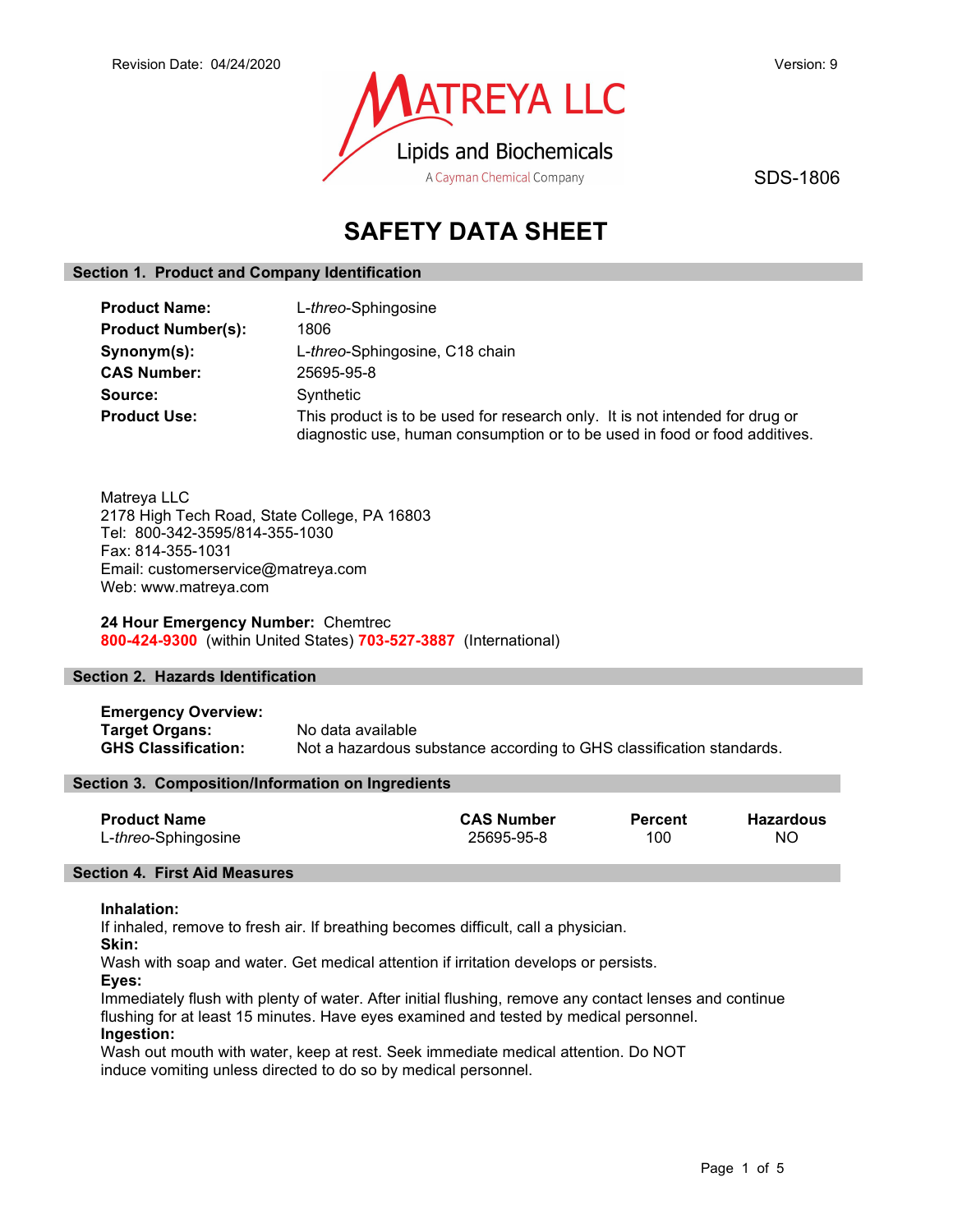## Section 5. Fire Fighting Measures

Suitable extinguishing media: Use dry chemical, alcohol-resistant appropriate foam, carbon dioxide, or water spray. Specific hazards arising from the chemical: No data available Special protective actions for fire fighters: No data available Special protective equipment for fire fighters: Wear breathing apparatus and use water spray to keep fire-exposed containers cool.

#### Section 6. Accidental Release Measures

#### Personal precautions:

Wear appropriate personal protective equipment. After contact with skin, wash immediately with plenty of water.

#### Environmental precautions:

Do not let product enter drains.

#### Methods and Materials for containment and cleaning up:

Sweep up and keep in suitable, closed container for disposal.

## Section 7. Handling and Storage

#### Precautions for safe handling:

Avoid contact with eyes, skin or clothing. Do not ingest. Use only with adequate ventilation. Keep sealed when not in use. Wear appropriate personal protective equipment.

#### Conditions for safe storage, including incompatibilities:

Recommended storage temperature: -20°C. Keep container tightly closed in a dry and well-ventilated place.

#### Section 8. Exposure Controls/Personal Protection

This product contains no substances with occupational exposure limit values.

## Engineering Controls:

No specific ventilation required.

## Personal Protective Equipment:

#### Respiratory protection:

Respiratory protection is not required. Where protection from nuisance levels of dusts are desired, use type N95 (US) or type P1 (EN 143) dust masks. Use respirators and components tested and approved under appropriate government standards such as NIOSH (US) or CEN (EU).

#### Hand protection:

For prolonged or repeated contact use protective gloves. Recommended: Nitrile rubber Eye protection:

Safety eyewear should be worn at all times to avoid exposure to liquid splashes, mists, or dusts. Recommended: Safety glasses with side shields or goggles.

#### Skin protection:

Protective clothing should be selected specifically for the working place, depending on concentration and quantity of the hazardous substances handled. Recommended: Lab coat

#### Section 9. Physical and Chemical Properties

| Appearance:                              | Solid             |
|------------------------------------------|-------------------|
| Odor:                                    | No data available |
| Odor threshold:                          | No data available |
| pH:                                      | No data available |
| <b>Melting/Freezing point:</b>           | No data available |
| Initial boiling point and boiling range: | No data available |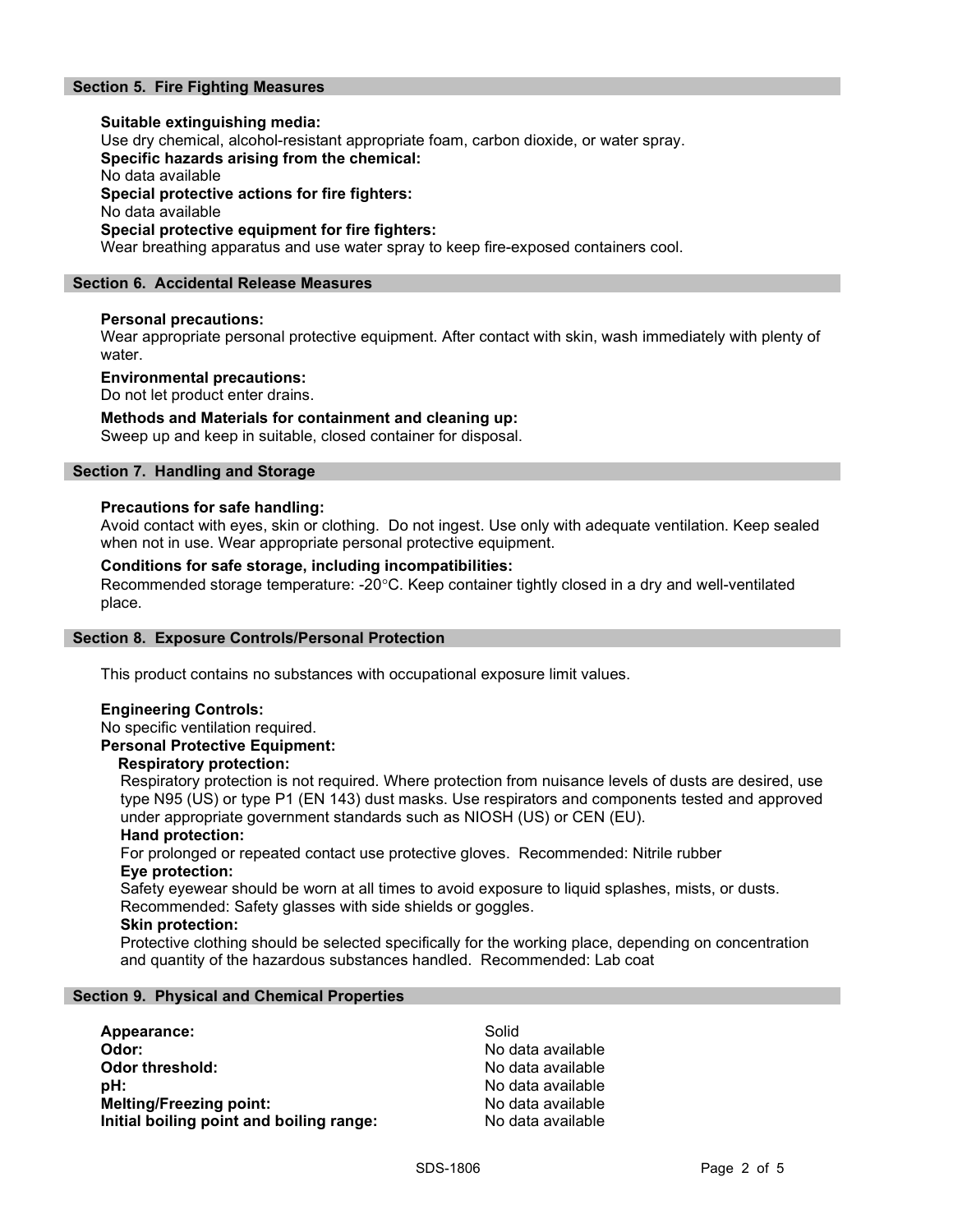Flash point:<br>
Evaporation rate: No data available<br>
No data available Evaporation rate:<br>
Flammability (solid. gas): No data available Flammability (solid, gas): Upper/Lower flammability or explosive limit: No data available Vapor pressure: No data available **Vapor density:** No data available in the set of the set of the No data available Relative density: No data available Solubility (ies): Chloroform, ethanol, methanol, DMSO Partition coefficient (n-octanol/water): No data available Auto-ignition temperature: No data available Decomposition temperature: **Viscosity:** No data available and the set of the set of the set of the set of the set of the set of the set of the set of the set of the set of the set of the set of the set of the set of the set of the set of the set of Molecular formula:<br>
Molecular weiaht: C18H37NO2<br>
Molecular weiaht: 300 Molecular weight:

## Section 10. Stability and Reactivity

#### Reactivity:

Stable under recommended storage conditions.

Chemical stability: Stable under recommended storage conditions.

Possibility of hazardous reaction: No data available

Conditions to avoid: No data available

Incompatible materials: No data available

Hazardous decomposition products: No data available

#### Section 11. Toxicological Information

#### Acute toxicity:

No data available Skin corrosion / irritation:

No data available

Serious eye damage / irritation:

No data available Respiratory or skin sensitization: No data available

## Germ cell mutagenicity:

No data available

## Carcinogenicity:

No component of this product present at levels greater than or equal to 0.1% is identified as a carcinogen or potential carcinogen by IARC, ACGIH, NTP or OSHA.

Reproductive toxicity: No data available

Specific target organ toxicity - single exposure: No data available

#### Specific target organ toxicity - repeated exposure: No data available

Aspiration hazard: No data available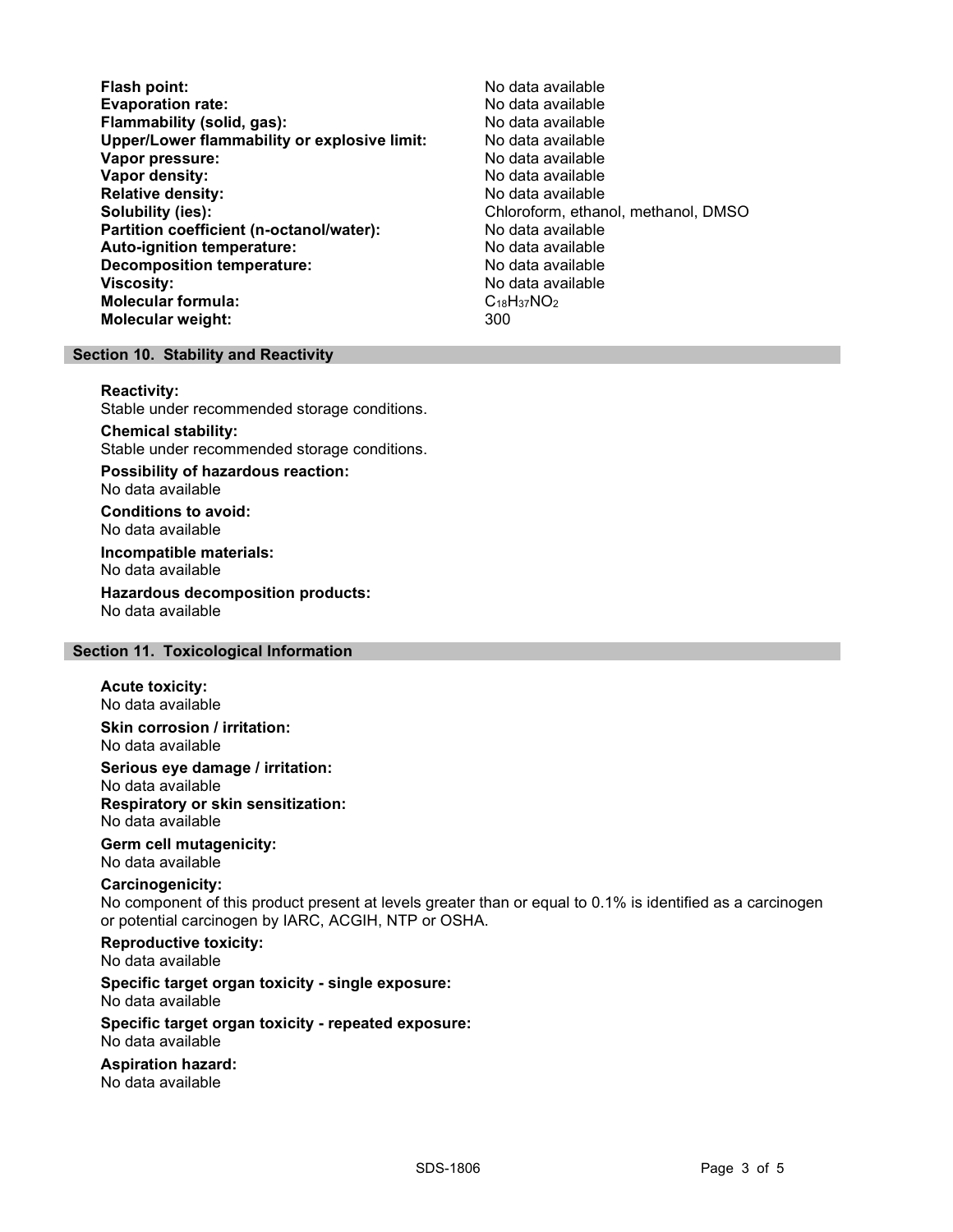## Section 12. Ecological Information

## Toxicity: No ecological data available for this product. Persistence and degradability: No data available Bioaccumulative potential:

No data available

Bioaccumulation: No data available

Mobility in soil: No data available

Other adverse effects: No data available

#### Section 13. Disposal Consideration

#### Disposal methods:

Observe all federal, state and local environmental regulations.

#### Section 14. Transportation Information

| DOT (US)<br><b>UN Number:</b>                       | Not dangerous goods |
|-----------------------------------------------------|---------------------|
| <b>Land Transport ADR/RID</b><br><b>UN Number:</b>  | Not dangerous goods |
| <b>Maritime Transport IMDG</b><br><b>UN Number:</b> | Not dangerous goods |
| <b>Air Transport ICAO/IATA</b><br><b>UN Number:</b> | Not dangerous goods |

#### Section 15. Regulatory Information

Product Name CAS Number L-threo-Sphingosine 25695-95-8

#### SARA 302 Components:

No chemicals in this material are subject to the reporting requirements of SARA Title III, Section 302.

#### SARA 313 Components:

This material does not contain any chemical components with known CAS numbers that exceed the threshold (De Minimis) reporting levels established by SARA Title III, Section 313.

#### SARA 311/312 Hazards:

No 311/312 SARA Hazards

#### California Prop. 65 Components:

This product does not contain any chemicals known to State of California to cause cancer, birth, or any other reproductive defects.

## DSL/NDSL status:

This product contains the following components that are not on the Canadian DSL nor NDSL lists.

| Component                    | <b>CAS Number</b> |  |
|------------------------------|-------------------|--|
| L- <i>threo</i> -Sphingosine | 25695-95-8        |  |